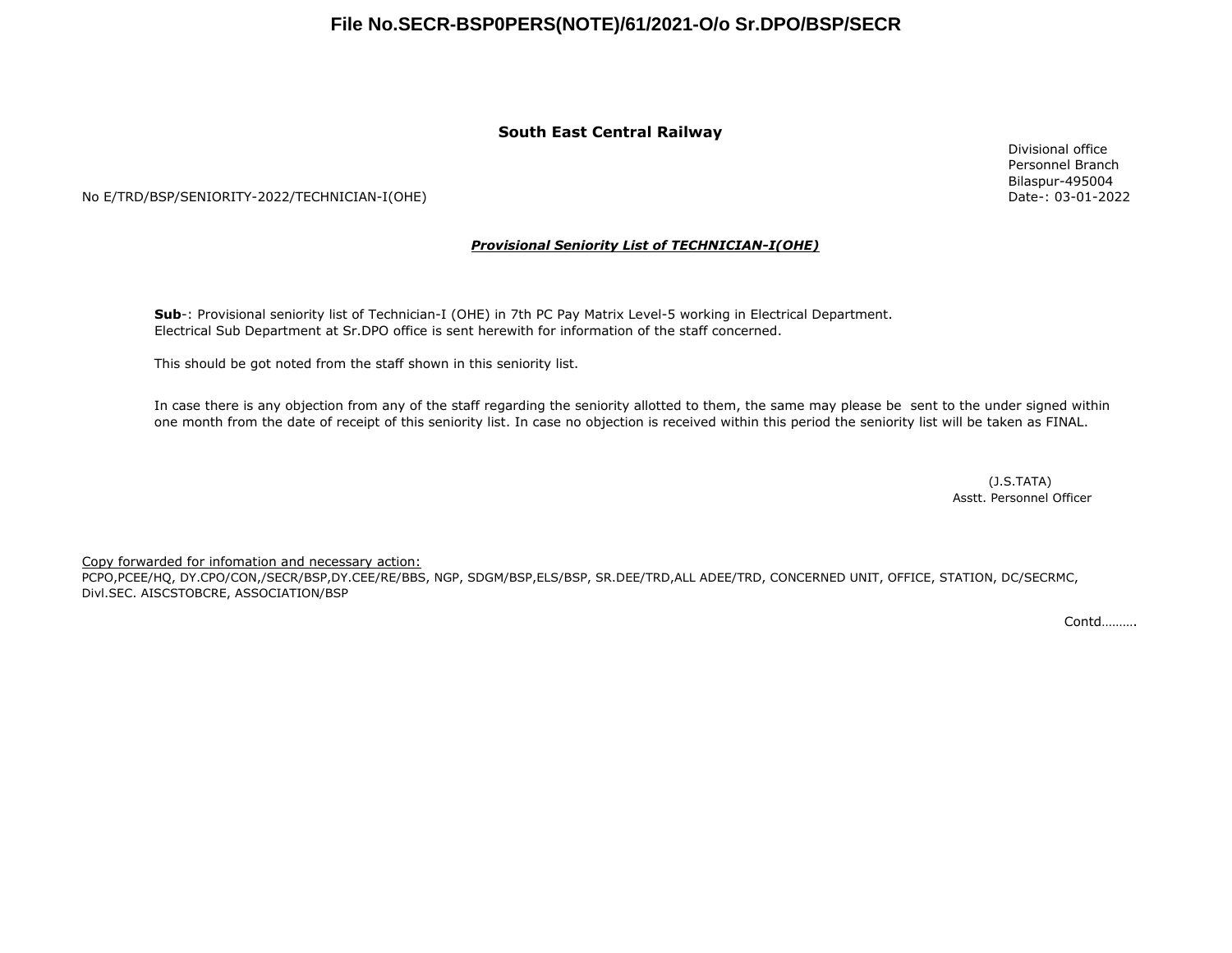| <b>Department</b>       |                               | <b>ELECT (TRD)</b>    |              |                  |             |                      | Sub Department:                      |            |                                         | <b>ELECTRIC (TRD)</b>                        |                           |  |  |
|-------------------------|-------------------------------|-----------------------|--------------|------------------|-------------|----------------------|--------------------------------------|------------|-----------------------------------------|----------------------------------------------|---------------------------|--|--|
| <b>Designation</b>      |                               | Technician-I (OHE)    |              |                  |             | <b>Salary Grade:</b> |                                      |            | 05200-20200, GP.2800 (7th P.C. Level-5) |                                              |                           |  |  |
| <b>Division</b>         |                               |                       |              | <b>Bill Unit</b> |             | <b>Sanction Type</b> |                                      |            | <b>Sanction Sttength</b>                |                                              |                           |  |  |
|                         |                               |                       |              | 525/532/544/547  |             |                      |                                      |            |                                         |                                              |                           |  |  |
| <b>BSP</b><br>545/531   |                               |                       |              |                  |             |                      | PT<br>102<br><b>EMPLOYEE DETAILS</b> |            |                                         |                                              |                           |  |  |
|                         | Seniority No.   PFNo./NPS No. | Name(Sri/Smt)         | Designation  | Comm.            | <b>STN</b>  | Bill<br>Unit         | D/Birth                              | D/Apptt.   | Date of Prom.                           | <b>Effective Date of</b><br><b>Seniority</b> | <b>Panel Date/Remarks</b> |  |  |
| $\mathbf{1}$            | 07476784                      | KRISHNA KUMAR SINHA   | TECHNICIAN-I | UR               | <b>BSP</b>  | 2532                 | 08-04-1967                           | 14-06-1987 | 07-05-2013                              | 07-05-2013                                   |                           |  |  |
| $\overline{2}$          | 07476309                      | <b>BRIJ LALRAJAK</b>  | TECHNICIAN-I | <b>UR</b>        | <b>BSP</b>  | 2532                 | 20-04-1962                           | 19-06-1988 | 07-05-2013                              | 07-05-2013                                   |                           |  |  |
| $\overline{\mathbf{3}}$ | 07563449                      | D.L.DANSANA           | TECHNICIAN-I | <b>UR</b>        | RIG         | 2525                 | 10-05-1973                           | 08-09-1994 | 01-11-2013                              | 01-11-2013                                   |                           |  |  |
| $\overline{4}$          | 07479967                      | SHIV DHAN JHA         | TECHNICIAN-I | <b>UR</b>        | APR         | 2544                 | 25-11-1965                           | 11-05-1989 | 01-11-2013                              | 01-11-2013                                   |                           |  |  |
| 5                       | 07296551                      | P.S.NAIDU             | TECHNICIAN-I | <b>UR</b>        | <b>BSP</b>  | 2532                 | 04-06-1963                           | 21-10-1988 | 01-11-2013                              | 01-11-2013                                   |                           |  |  |
| 6                       | 07478549                      | K.C.DEBNATH           | TECHNICIAN-I | UR               | <b>BSP</b>  | 2532                 | 10-06-1962                           | 25-04-1988 | 01-11-2013                              | 01-11-2013                                   |                           |  |  |
| $\overline{7}$          | 07565215                      | <b>RAKESH PAUL</b>    | TECHNICIAN-I | ST               | <b>BSP</b>  | 2532                 | 20-02-1976                           | 22-08-1996 | 01-11-2013                              | 01-11-2013                                   |                           |  |  |
| 8                       | 07962435                      | RAMSANEHI DHRUW       | TECHNICIAN-I | ST               | <b>BPH</b>  | 2525                 | 20-02-1976                           | 13-01-1998 | 01-11-2013                              | 01-11-2013                                   |                           |  |  |
| 9                       | 07962423                      | <b>ASHOK KUMAR</b>    | TECHNICIAN-I | ST               | KGB         | 2544                 | 15-03-1976                           | 10-01-1998 | 01-11-2013                              | 01-11-2013                                   |                           |  |  |
| 10                      | 05AB0040                      | PRADYUT KUMAR RAI     | TECHNICIAN-I | <b>UR</b>        | CPH         | 2532                 | 16-07-1978                           | 24-02-2005 | 01-11-2013                              | 01-11-2013                                   |                           |  |  |
| 11                      | 07479207                      | HEMCHANDRA RAO        | TECHNICIAN-I | UR               | <b>KRBA</b> | 2532                 | 01-01-1964                           | 07-06-1990 | 01-11-2013                              | 01-11-2013                                   |                           |  |  |
| 12                      | 07050770                      | MD. HAMEED            | TECHNICIAN-I | UR               | <b>BSP</b>  | 2532                 | 12-12-1965                           | 20-11-1992 | 01-11-2013                              | 01-11-2013                                   |                           |  |  |
| 13                      | 08AB0473                      | PAPPU KUMAR RANJAN    | TECHNICIAN-I | SC               | SDL         | 2545                 | 02-01-1976                           | 10-09-2008 | 01-11-2013                              | 01-11-2013                                   |                           |  |  |
| 14                      | 08AB0466                      | UMESH KUMAR YADAV     | TECHNICIAN-I | OBC              | <b>MDGR</b> | 2544                 | 01-05-1979                           | 28-08-2008 | 01-11-2013                              | 01-11-2013                                   |                           |  |  |
| 15                      | 07958353                      | ANAND KUMAR TIRKEY    | TECHNICIAN-I | ST               | <b>BSP</b>  | 2532                 | 27-07-1970                           | 31-12-1997 | 10-08-2014                              | 10-08-2014                                   |                           |  |  |
| 16                      | 08AB0523                      | MANOJ KONDAKEL        | TECHNICIAN-I | ST               | <b>JSG</b>  | 2525                 | 10-05-1980                           | 16-10-2008 | 28-08-2014                              | 28-08-2014                                   |                           |  |  |
| 17                      | 08AB0474                      | KAMAL NARAYAN PANDEY  | TECHNICIAN-I | UR               | APR         | 2544                 | 11-07-1982                           | 10-09-2008 | 06-07-2015                              | 06-07-2015                                   |                           |  |  |
| 18                      | 07293975                      | ASHOK NAGORAO         | TECHNICIAN-I | SC               | PND         | 2544                 | 30-10-1964                           | 02-06-1987 | 06-07-2015                              | 06-07-2015                                   |                           |  |  |
| 19                      | 07289261                      | PRABHAKAR SAOJI       | TECHNICIAN-I | SC               | PND         | 2544                 | 16-06-1966                           | 20-10-1986 | 06-07-2015                              | 06-07-2015                                   |                           |  |  |
| 20                      | 07962459                      | DHANIRAM BHAINA       | TECHNICIAN-I | ST               | APR         | 2544                 | 11-03-1963                           | 13-01-1998 | 06-07-2015                              | 06-07-2015                                   |                           |  |  |
| 21                      | 07958997                      | HARBINDAR SINGH       | TECHNICIAN-I | SC               | <b>BSP</b>  | 2532                 | 07-11-1967                           | 19-11-1997 | 06-07-2015                              | 06-07-2015                                   |                           |  |  |
| 22                      | 08AB0514                      | SANJAY KUMAR MITRA    | TECHNICIAN-I | UR               | RIG         | 2525                 | 18-02-1979                           | 16-09-2008 | 01-09-2016                              | 01-09-2016                                   |                           |  |  |
| 23                      | 06AB0013                      | ASIT HALDAR           | TECHNICIAN-I | UR               | CPH         | 2532                 | 12-05-1979                           | 25-03-2006 | 01-09-2016                              | 01-09-2016                                   |                           |  |  |
| 24                      | 08AB0525                      | VIKRAM SINGH          | TECHNICIAN-I | <b>UR</b>        | <b>RIG</b>  | 2525                 | 01-06-1982                           | 16-10-2008 | 01-09-2016                              | 01-09-2016                                   |                           |  |  |
| 25                      | 08AB0596                      | ANIL KUMAR SHARMA     | TECHNICIAN-I | OBC              | <b>BPH</b>  | 2525                 | 18-01-1980                           | 20-12-2008 | 01-09-2016                              | 01-09-2016                                   |                           |  |  |
| 26                      | 07048208                      | RAMESHWAR PRASAD SAHU | TECHNICIAN-I | <b>UR</b>        | CHD         | 2545                 | 12-06-1964                           | 10-08-1985 | 01-09-2016                              | 01-09-2016                                   |                           |  |  |

### **PROVISIONAL SENIORITY LIST OF EMPLOYEE (S) FOR TECHNICIAN-I (OHE) WING AS ON 01-01-2022**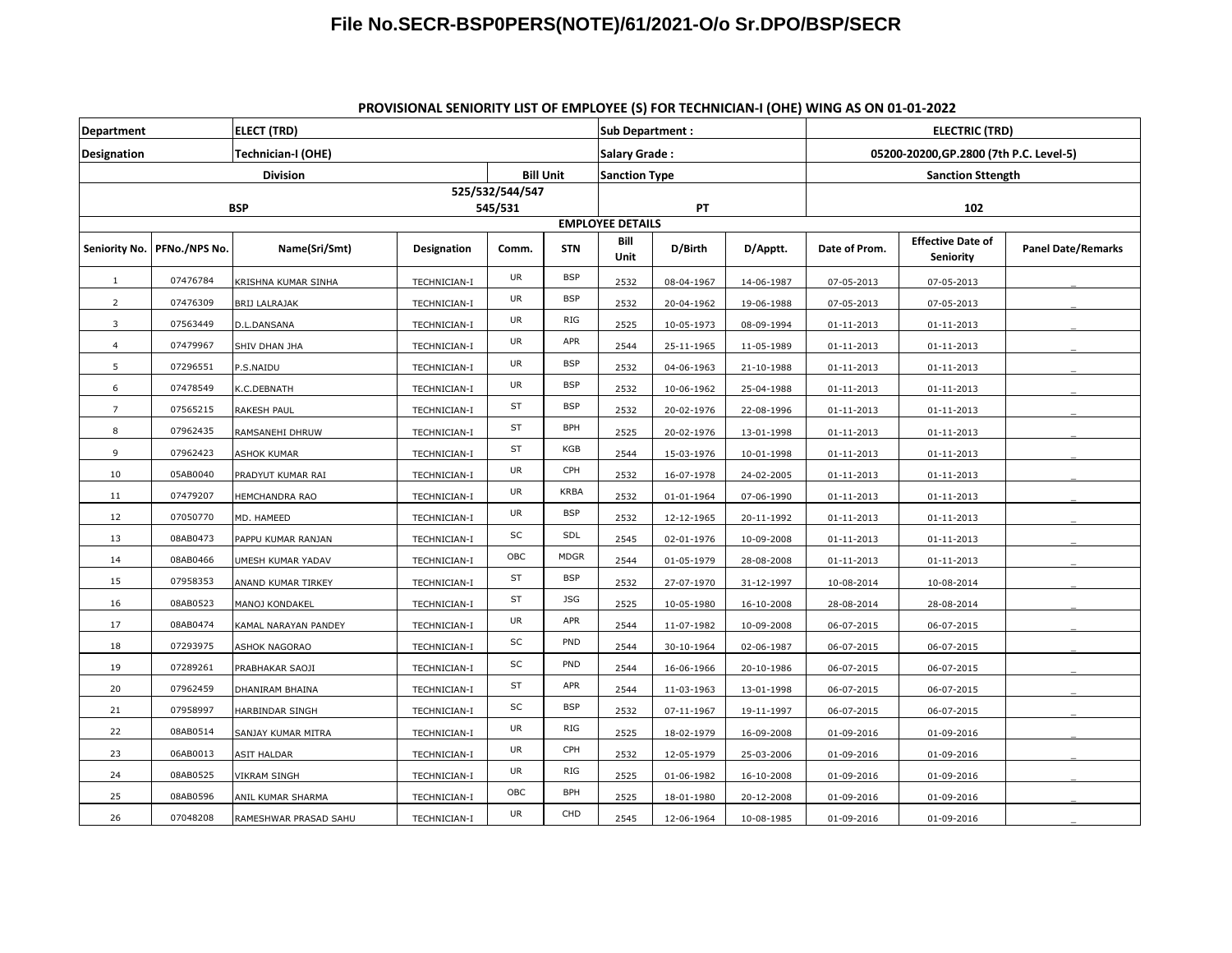| 27 | 07AB1178    | ANAND KUMAR SRIVAS      | TECHNICIAN-I | OBC       | <b>BSP</b>  | 2532 | 13-06-1980 | 27-10-2007 | 01-09-2016 | 01-09-2016 |  |
|----|-------------|-------------------------|--------------|-----------|-------------|------|------------|------------|------------|------------|--|
| 28 | 11AB0347    | <b>BASISTH NARAYAN</b>  | TECHNICIAN-I | SC        | CHD         | 2545 | 01-02-1985 | 24-05-2011 | 01-09-2016 | 01-09-2016 |  |
| 29 | 07520013    | OM PRAKASH PASWAN       | TECHNICIAN-I | ST        | <b>BSP</b>  | 2532 | 10-06-1965 | 05-07-1990 | 01-09-2016 | 01-09-2016 |  |
| 30 | 07476206    | TAPAN KUMAR MAZUMDAR    | TECHNICIAN-I | UR        | <b>BSP</b>  | 2532 | 04-03-1964 | 15-06-1987 | 01-09-2016 | 01-09-2016 |  |
| 31 | 00748006    | <b>BANSIDHAR MAHATO</b> | TECHNICIAN-I | SC        | <b>BRS</b>  | 2545 | 12-06-1968 | 31-07-1989 | 01-09-2016 | 01-09-2016 |  |
| 32 | 07564570    | DADU RAM                | TECHNICIAN-I | SC        | SDL         | 2545 | 06-05-1967 | 07-08-1991 | 01-09-2016 | 01-09-2016 |  |
| 33 | 07518894    | SHRINIVAS DORA          | TECHNICIAN-I | UR        | KGB         | 2547 | 12-05-1969 | 24-06-1990 | 15-06-2017 | 15-06-2017 |  |
| 34 | 07476620    | M KUMARA SWAMY          | TECHNICIAN-I | <b>UR</b> | CPH         | 2302 | 05-06-1964 | 30-06-1987 | 15-06-2017 | 15-06-2017 |  |
| 35 | 07562627    | J. P. KEWAT             | TECHNICIAN-I | <b>UR</b> | SDL         | 2545 | 25-07-1969 | 29-03-1993 | 15-06-2017 | 15-06-2017 |  |
| 36 | 07476504    | N.S.V. PRASAD           | TECHNICIAN-I | SC        | PND         | 2547 | 14-01-1963 | 18-06-1988 | 15-06-2017 | 15-06-2017 |  |
| 37 | 07479505    | S. P. VISHWAKARMA       | TECHNICIAN-I | <b>UR</b> | <b>BSP</b>  | 2532 | 20-06-1964 | 21-05-1989 | 08-07-2017 | 08-07-2017 |  |
| 38 | 07480088    | H. KESAVA RAO           | TECHNICIAN-I | UR        | <b>BPH</b>  | 2525 | 31-07-1962 | 06-11-1989 | 08-07-2017 | 08-07-2017 |  |
| 39 | 07957026    | KANHAI LAL SAHA         | TECHNICIAN-I | UR        | <b>MDGR</b> | 2544 | 04-08-1962 | 01-07-1988 | 08-07-2017 | 08-07-2017 |  |
| 40 | 07480039    | HARE MURARE SINGH       | TECHNICIAN-I | UR        | CPH         | 2532 | 09-11-1962 | 12-05-1989 | 08-07-2017 | 08-07-2017 |  |
| 41 | 07480234    | M.D. ISMAIL             | TECHNICIAN-I | <b>UR</b> | SDL         | 2545 | 02-03-1965 | 02-10-1992 | 08-07-2017 | 08-07-2017 |  |
| 42 | 07566876    | U. K. BURMAN            | TECHNICIAN-I | UR        | <b>MDGR</b> | 2544 | 08-08-1967 | 29-02-1992 | 30-12-2017 | 30-12-2017 |  |
| 43 | 07567261    | LUDU RAM                | TECHNICIAN-I | UR        | <b>KRBA</b> | 2532 | 03-12-1966 | 28-10-1994 | 30-12-2017 | 30-12-2017 |  |
| 44 | 07479219    | T. JAYARAM              | TECHNICIAN-I | UR        | CPH         | 2532 | 06-12-1962 | 15-07-1990 | 30-12-2017 | 30-12-2017 |  |
| 45 | 07565537    | SIKANDER DAS            | TECHNICIAN-I | UR        | <b>BRH</b>  | 2544 | 14-03-1969 | 29-12-1995 | 30-12-2017 | 30-12-2017 |  |
| 46 | 07565549    | <b>BASANT LAL</b>       | TECHNICIAN-I | UR        | <b>BRH</b>  | 2544 | 15-09-1974 | 29-12-1995 | 30-12-2017 | 30-12-2017 |  |
| 47 | 07565550    | RAJKUMAR SINGH          | TECHNICIAN-I | UR        | <b>BRH</b>  | 2544 | 01-01-1975 | 02-01-1996 | 08-01-2018 | 08-01-2018 |  |
| 48 | 07463042    | RAJESH KUMAR            | TECHNICIAN-I | UR        | <b>BRS</b>  | 2545 | 05-07-1962 | 19-02-1986 | 08-01-2018 | 08-01-2018 |  |
| 49 | 07478471    | RAM BABU                | TECHNICIAN-I | <b>UR</b> | <b>MDGR</b> | 2544 | 02-03-1962 | 16-12-1984 | 08-01-2018 | 08-01-2018 |  |
| 50 | 07460466    | <b>BHOLE SHANKAR</b>    | TECHNICIAN-I | UR        | APR         | 2544 | 15-10-1963 | 20-02-1985 | 08-01-2018 | 08-01-2018 |  |
| 51 | 07460430    | KISHAN LAL              | TECHNICIAN-I | UR        | SDL         | 2545 | 13-12-1963 | 19-07-1985 | 08-01-2018 | 08-01-2018 |  |
| 52 | 11AB0367    | DEV CHARAN SINGH        | TECHNICIAN-I | ST        | <b>MDGR</b> | 2544 | 24-07-1976 | 09-07-2011 | 08-01-2018 | 08-01-2018 |  |
| 53 | 15413040012 | <b>UDAL</b>             | TECHNICIAN-I | OBC       | <b>BRS</b>  | 2545 | 10-05-1980 | 18-02-2012 | 10-12-1918 | 10-12-1918 |  |
| 54 | 07294736    | SURESH PANDURG          | TECHNICIAN-I | <b>UR</b> | SDL         | 2545 | 04-05-1966 | 19-12-1987 | 03-07-2020 | 20-04-2020 |  |
| 55 | 07296083    | SADASHIV                | TECHNICIAN-I | <b>UR</b> | CPH         | 2532 | 17-04-1966 | 10-01-1988 | 03-07-2020 | 20-04-2020 |  |
| 56 | 07296101    | MUNNA LAL               | TECHNICIAN-I | UR        | <b>BRH</b>  | 2544 | 07-09-1962 | 13-06-1988 | 03-07-2020 | 20-04-2020 |  |
| 57 | 14AB0749    | SUBASH CHANDRA BEHERA   | TECHNICIAN-I | SC        | RIG         | 2525 | 03-04-1989 | 27-12-2014 | 03-07-2020 | 20-04-2020 |  |
| 58 | 15AB0047    | VINOD KUMAR MEENA       | TECHNICIAN-I | ST        | <b>BRS</b>  | 2525 | 20-07-1986 | 14-03-2015 | 03-07-2020 | 20-04-2020 |  |
| 59 | 07484203    | FOOL SINGH KANWAR       | TECHNICIAN-I | ST        | SDL         | 2545 | 09-05-1967 | 01-04-1999 | 03-07-2020 | 20-04-2020 |  |
|    |             |                         |              |           |             |      |            |            |            |            |  |